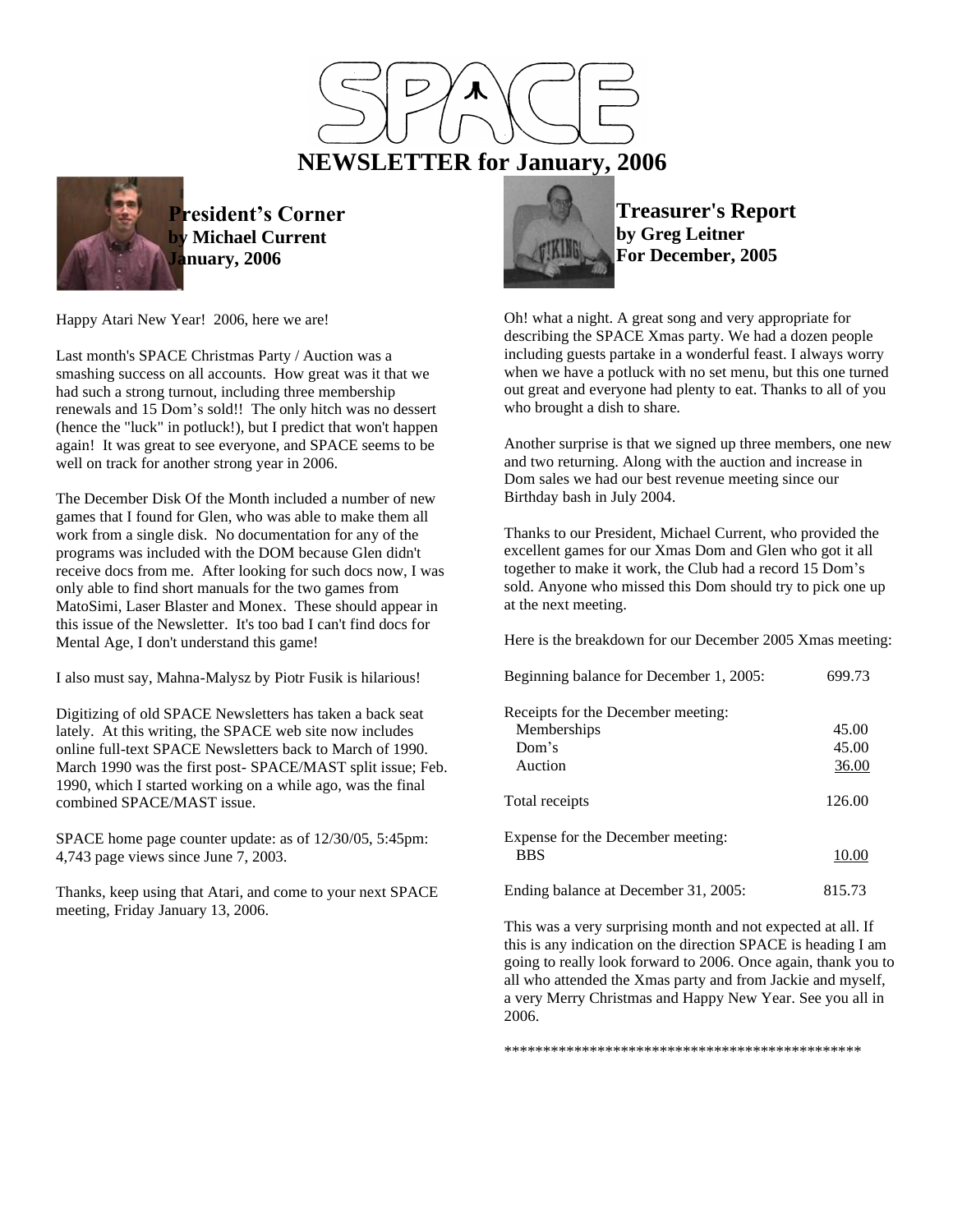

**Secretary's Report By Nolan Friedland For December, 2005**

No minutes for the December Meeting were submitted.

\*\*\*\*\*\*\*\*\*\*\*\*\*\*\*\*\*\*\*\*\*\*\*\*\*\*\*\*\*\*\*\*\*\*\*\*\*\*\*\*\*\*\*\*



**BBS Corner By Nolan Friedland For January, 2005**

\*\*\*\*\*\*\*\*\*\*\*\*\*\*\*\*\*\*\*\*\*\*\*\*\*\*\*\*\*\*\*\*\*\*\*\*\*\*\*\*\*\*\*\*\*\*\*\*\*\*

If anyone has any comments, suggestions, ideas, or submissions for the BBS Corner column or the SPACE BBS web site, you may email them to me, Nolan Friedland, at the address shown on the back of this newsletter under the "CLUB OFFICIALS" section.

#### \*\*\*\*\*\*\*\*\*\*\*\*\*\*\*\*\*\*\*\*\*\*\*\*\*\*\*\*\*\*\*\*\*\*\*\*\*\*\*\*\*\*\*\*

A-T-A-R-I Answers, Tips And Relevant Information by: Paul V. Alhart 1991.3

Another AtariWriter+ Mod

The Atari XL/XE operating system has several changes from the original 400/800 operating system. One of these change allows the user to modify the KEY REPEAT RATE by changing the value stored in memory location 730 (\$02DA). From BASIC, POKE 730 with different values to see the effect. The default value is 6 but I find 2 to be more to my liking. It causes key repeats to be much faster allowing you to move the cursor around the screen quicker while editing.

### The PROBLEM

This would be a great asset when editing an AtariWriter+ file, but you can not POKE 730,2 from within AW+. Also the default value of 6 is restored to location 730 whenever your computer is turned on or RESET is pressed.

#### The SOLUTION

We can change the code of the AW+ program to put our value of 2 in location 730 for us. We don't want to disturb any vital existing code and we want to make the change RESET proof. My answer is to replace the AW+ ATRACT routine with my code. Normally when no keys are pressed for 7 to 9 minutes the operating system enables the ATRACT mode. This causes all the screen colors to rotate at reduced luminance levels to keep images from being "burned" into your screen.

The ATRACT mode is canceled by the operating system whenever any key is pressed. For aesthetic reasons the programmers of AW+ added a routine that holds the background color to dark blue while still allowing the other colors to rotate during the ATRACT mode. By placing our new code in place of this routine the background color will be allowed to rotate during ATRACT mode (so what?) and our XL/XE machines will have a much faster KEY REPEAT RATE. This AW+ mod will only be effective on an XL or XE Atari. The modified program will still function normally on the 400/800, affecting only the background color during the ATRACT mode, but not the KEY REPEAT RATE.

### HOW TO DO IT

With a sector editor, find the following byte string in the file AP.OBJ (either (48K or 130XE version),

A5 4D 10 02 A2 94 and replace it with. A9 02 8D DA 02 EA

If enough interest is shown, I will write DefaultWriter+ Companion #4 to make this change to AW+, and put it in a future issue of AIM as a BASIC type-in program.

There was some good feedback regarding my RANA article that appeared in the December 1990 issue of AIM. An AIM reader in Pa. is sending me some new information that I will pass on to you in a future article.

Remember A-T-A-R-I is written for you. Any comments, questions, or input is appreciated. Contact me at:

Paul V. Alhart 524 North Zee St. Lompoc, Ca. 93436

\*\*\*\*\*\*\*\*\*\*\*\*\*\*\*\*\*\*\*\*\*\*\*\*\*\*\*\*\*\*\*\*\*\*\*\*\*\*\*\*\*\*\*\*\*\*

From: Michael Current [hunmanik@earthlink.net] Sent: Friday, December 30, 2005 4:35 PM Subject: 8BIT>TURGEN SYSTEM 2 (beta) Released

--Date: Wed, 14 Dec 2005 11:12:41 -0800

Accessor of older transfer utility TURGEN released.

New features:

- \* Rewritten to Java
- \* Direct output to sound card
- \* Better user interface

Data transfer from PC to 8-bit ATARI. It creates a Turbo 2000 sound record from file located on PC and sends it to WAVE audio file or directly to the sound card.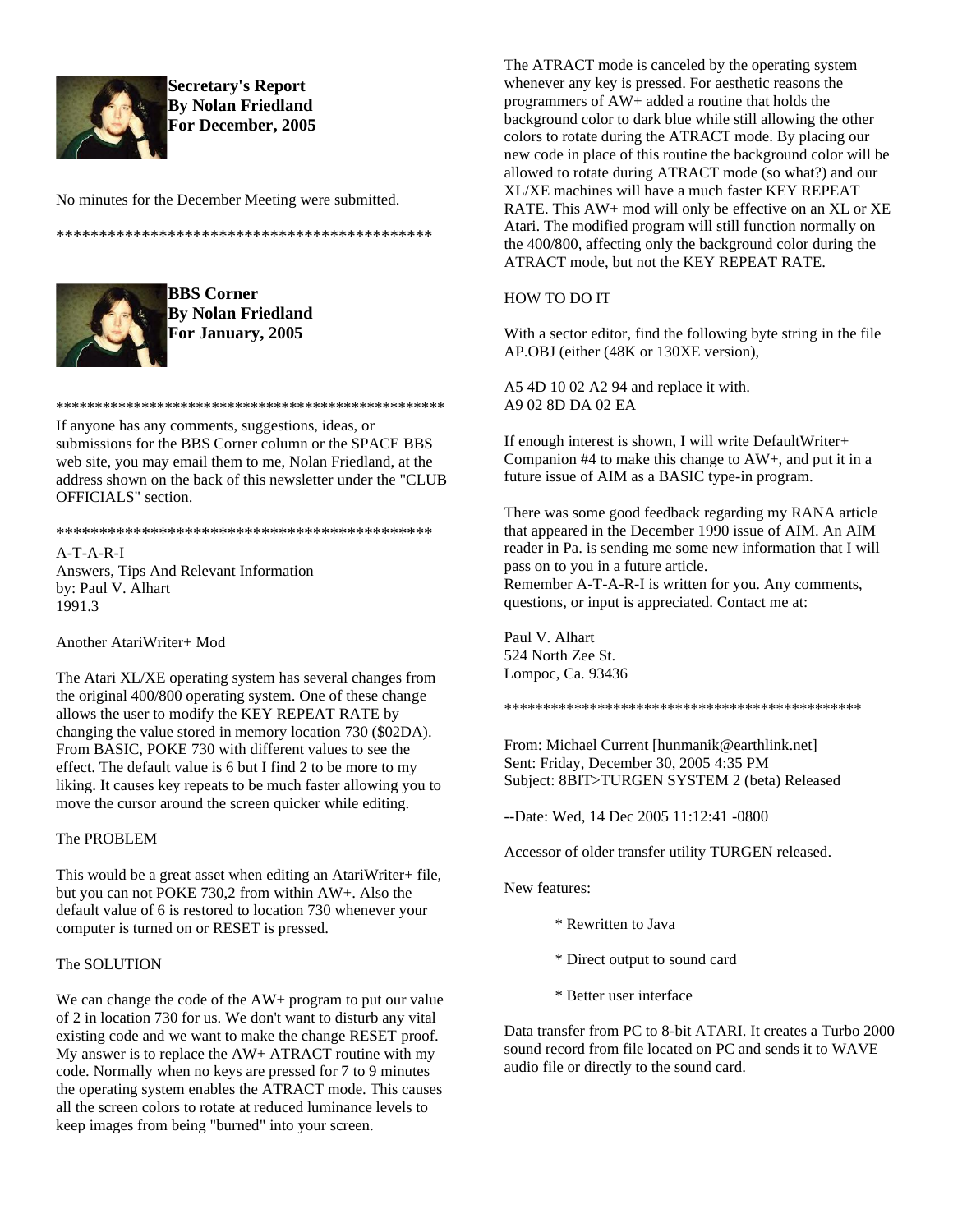This utility can also convert some multi-section executable files to single-section ones.

http://www.baktra.wz.cz/software/turgen2.html

[This news item courtesy of Atari.org - http://www.atari.org]

\*\*\*\*\*\*\*\*\*\*\*\*\*\*\*\*\*\*\*\*\*\*\*\*\*\*\*\*\*\*\*\*\*\*\*\*\*\*\*\*\*\*\*\*\*\*

From: Michael Current [hunmanik@earthlink.net] Sent: Friday, December 30, 2005 4:57 PM Subject: LASER BLASTER (manual)

# LASER BLASTER (manual)

Your task is to place and eliminate laser bricks which fall from the top of screen. Game style is similar to Tetris, but rules are different. Every brick can contain 4 types of laser (2 horizontal and 2 vertical), so there are 15 possible combinations of lasers. You have to create continuous laser of minimum 3 bricks which respond by disappearing of that laser. If remains brick without any laser it will disappear too. There are also 2 special bricks. Brick with arrow will eliminate all bricks in column where is placed. Brick with square eliminates one brick under position where is placed. If you eliminate 25 lasers, you'll gain next level which reflects in increasing of game speed. Your score can be extremely increased by combos which doubles score of previous move.

### **Menu controls:**

| <b>START/FIRE</b><br><b>SELECT</b> | new game<br>info screen                    | JVII<br><b>FIRE</b><br>ESC. |
|------------------------------------|--------------------------------------------|-----------------------------|
| <b>Game controls:</b>              |                                            | Versi<br>- gam              |
| JOY Left/Right                     | move falling brick in<br>given direction   | boun<br>- fixe              |
| <b>JOY Down</b>                    | brick will fall faster                     | cause                       |
| FIRE+JOY Left/Right                | faster movement of falling<br><b>brick</b> | most<br>corre<br>- pres     |
|                                    |                                            |                             |

Have FUN :-)

# MatoSimi

# http://matosimi.atari.org

\*\*\*\*\*\*\*\*\*\*\*\*\*\*\*\*\*\*\*\*\*\*\*\*\*\*\*\*\*\*\*\*\*\*\*\*\*\*\*\*\*\*\*\*\*\*

From: Michael Current [hunmanik@earthlink.net] Sent: Friday, December 30, 2005 5:02 PM Subject: MONEX (manual)

# MONEX (manual)

Your task is eliminate colored tiles by collecting them using mover.

Every tile has own value (number). Mover can hold as many tiles as you want, but they have to be same value/color. When you collect given amount of same tiles, they disappear and

create new tile with higher number. You have to collect at least five tiles with number 1 to create tile with number 5, then at least two tiles with number 5 to create tile with number 10 and so on... There are six tiles with numbers 1, 5, 10, 50, 100, 500. When you collect at least two tiles with number 500, they just disappear without creating new tile. There is also one special tile called "sh\*t tile" which comes after several minutes of play. You have to collect them at least five to make them vanish. These tiles come quite rarely, so they will just stay in the way to score. New tiles come from the bottom of playfield and push old tiles up. The game ends when there is no place for new tiles.

Game speed is increased after couple of new tiles will come.

### Scoring:

Numbers on tiles represent how much score you can get after make them disappear, so when you collect three tiles with number 500, you will get 1500 points. When you make combo (make some tiles disappear and newly created tile also disappear with other tiles), points of this move will be tripled.

#### **Menu controls:**

| <b>START</b><br><b>SELECT</b> | begin new game<br>enable/disable tile<br>interlace |
|-------------------------------|----------------------------------------------------|
| <b>Game controls:</b>         |                                                    |
| JOY Left/Right                | control mover                                      |
| <b>FIRE</b>                   | pick/drop tiles                                    |
| <b>ESC</b>                    | leave game                                         |

on 1.1 changes:

e now works on NTSC systems too - screen was cing (thanks to Randy Pearson for bugreport) d in-game-bug (thanks to Fandal for bugreport) which es this: when you destroy tiles which are all in first (the top) line, non valid tile is created (this tile will be cted in next move).

ss SHIFT in title screen to see version info

# Enjoy this game!

MatoSimi

# http://matosimi.atari.org

\*\*\*\*\*\*\*\*\*\*\*\*\*\*\*\*\*\*\*\*\*\*\*\*\*\*\*\*\*\*\*\*\*\*\*\*\*\*\*\*\*\*\*\*\*\*

From: Michael Current [hunmanik@earthlink.net] Sent: Friday, December 30, 2005 4:01 PM Subject: ST>TeraDesk 3.70 released

--From: Djordje Vukovic

--Date: Mon, 05 Dec 2005 10:24:02 -0800

Version 3.70 of Tera Desktop (TeraDesk) open-source desktop is available at: